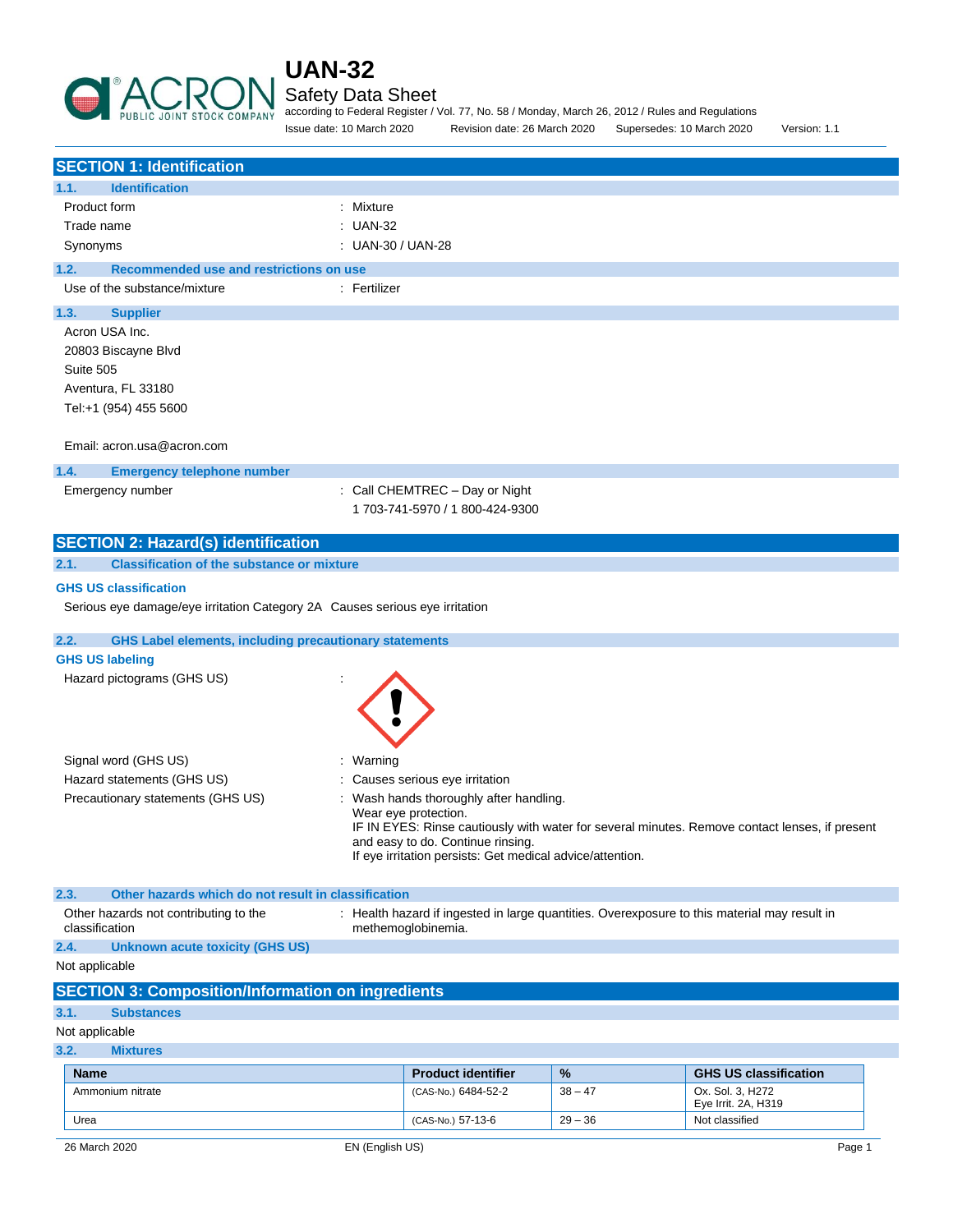## Safety Data Sheet

according to Federal Register / Vol. 77, No. 58 / Monday, March 26, 2012 / Rules and Regulations

| <b>Name</b>                                                     | <b>Product identifier</b>                                                            | $\frac{9}{6}$ | <b>GHS US classification</b>                                                                                                                                                                  |
|-----------------------------------------------------------------|--------------------------------------------------------------------------------------|---------------|-----------------------------------------------------------------------------------------------------------------------------------------------------------------------------------------------|
| Water                                                           | (CAS-No.) 7732-18-5                                                                  | $18.5 - 31.5$ | Not classified                                                                                                                                                                                |
| <b>SECTION 4: First-aid measures</b>                            |                                                                                      |               |                                                                                                                                                                                               |
| <b>Description of first aid measures</b><br>4.1.                |                                                                                      |               |                                                                                                                                                                                               |
| First-aid measures general                                      | : If you feel unwell, seek medical advice (show the label where possible).           |               |                                                                                                                                                                                               |
| First-aid measures after inhalation                             | : Remove person to fresh air and keep comfortable for breathing.                     |               |                                                                                                                                                                                               |
| First-aid measures after skin contact                           | develops.                                                                            |               | : Wash skin thoroughly with mild soap and water. Seek medical attention if ill effect or irritation                                                                                           |
| First-aid measures after eye contact                            | persists: Get medical advice/attention.                                              |               | : Rinse immediately and thoroughly, pulling the eyelids well away from the eye (15 minutes<br>minimum). Remove contact lenses, if present and easy to do. Continue rinsing. If eye irritation |
| First-aid measures after ingestion                              | : Rinse mouth. Do NOT induce vomiting. Obtain emergency medical attention.           |               |                                                                                                                                                                                               |
| 4.2.<br>Most important symptoms and effects (acute and delayed) |                                                                                      |               |                                                                                                                                                                                               |
| Symptoms/effects after inhalation                               | : May cause minor irritation to the respiratory tract and to other mucous membranes. |               |                                                                                                                                                                                               |
| Symptoms/effects after skin contact                             | : May cause slight temporary irritation.                                             |               |                                                                                                                                                                                               |
| Symptoms/effects after eye contact                              | : Causes serious eye irritation.                                                     |               |                                                                                                                                                                                               |
| Symptoms/effects after ingestion                                | May cause cyanosis.                                                                  |               | : May cause gastric irritation. Overexposure to this material may result in methemoglobinemia.                                                                                                |

**4.3. Immediate medical attention and special treatment, if necessary**

Treat symptomatically. Methylene blue is an effective antidote for symptomatic methemoglobinemia.

| <b>SECTION 5: Fire-fighting measures</b>           |                                                                                                                                                                                                                                   |
|----------------------------------------------------|-----------------------------------------------------------------------------------------------------------------------------------------------------------------------------------------------------------------------------------|
| 5.1.                                               | Suitable (and unsuitable) extinguishing media                                                                                                                                                                                     |
| Suitable extinguishing media                       | : Use extinguishing media appropriate for surrounding fire.                                                                                                                                                                       |
| Unsuitable extinguishing media                     | : Do not use a heavy water stream.                                                                                                                                                                                                |
| 5.2.<br>Specific hazards arising from the chemical |                                                                                                                                                                                                                                   |
| Fire hazard                                        | : Could decompose explosively when heated or involved in a fire. On combustion forms:<br>Nitrogen oxides. Ammonia. Toxic gases.                                                                                                   |
| <b>Explosion hazard</b>                            | Explosion risk in case of fire. Do not allow product to dry out.                                                                                                                                                                  |
| 5.3.                                               | Special protective equipment and precautions for fire-fighters                                                                                                                                                                    |
| Firefighting instructions                          | : Use water spray or fog for cooling exposed containers. Exercise caution when fighting any<br>chemical fire. Prevent fire-fighting water from entering environment.                                                              |
| Protection during firefighting                     | : Do not enter fire area without proper protective equipment, including respiratory protection.                                                                                                                                   |
| <b>SECTION 6: Accidental release measures</b>      |                                                                                                                                                                                                                                   |
| 6.1.                                               | Personal precautions, protective equipment and emergency procedures                                                                                                                                                               |
| General measures                                   | : Evacuate unnecessary personnel.                                                                                                                                                                                                 |
|                                                    |                                                                                                                                                                                                                                   |
| 6.1.1.<br>For non-emergency personnel              |                                                                                                                                                                                                                                   |
| Protective equipment                               | Wear suitable protective clothing. For further information refer to section 8: "Exposure"<br>controls/personal protection".                                                                                                       |
| <b>Emergency procedures</b>                        | Avoid contact with skin and eyes.                                                                                                                                                                                                 |
| 6.1.2.<br>For emergency responders                 |                                                                                                                                                                                                                                   |
| Protective equipment                               | Equip cleanup crew with proper protection. For further information refer to section 8: "Exposure<br>controls/personal protection".                                                                                                |
| <b>Emergency procedures</b>                        | : Ventilate spillage area. Stop leak if safe to do so. Do not allow product to dry out.                                                                                                                                           |
| 6.2.<br><b>Environmental precautions</b>           |                                                                                                                                                                                                                                   |
|                                                    | Prevent entry to sewers and public waters. Notify authorities if liquid enters sewers or public waters.                                                                                                                           |
| 6.3.                                               | Methods and material for containment and cleaning up                                                                                                                                                                              |
| For containment                                    | Collect spillage. Do not use sawdust or other combustible material to absorb spilled material.<br>Take up large spills with pump or vacuum.                                                                                       |
| Methods for cleaning up                            | Soak up spills with inert solids, such as clay or diatomaceous earth as soon as possible. Store<br>away from other materials. Collect all waste in suitable and labeled containers and dispose<br>according to local legislation. |
| Other information                                  | Dispose of at a licensed waste collection center.                                                                                                                                                                                 |
| 26 March 2020                                      | EN (English US)<br>2/7                                                                                                                                                                                                            |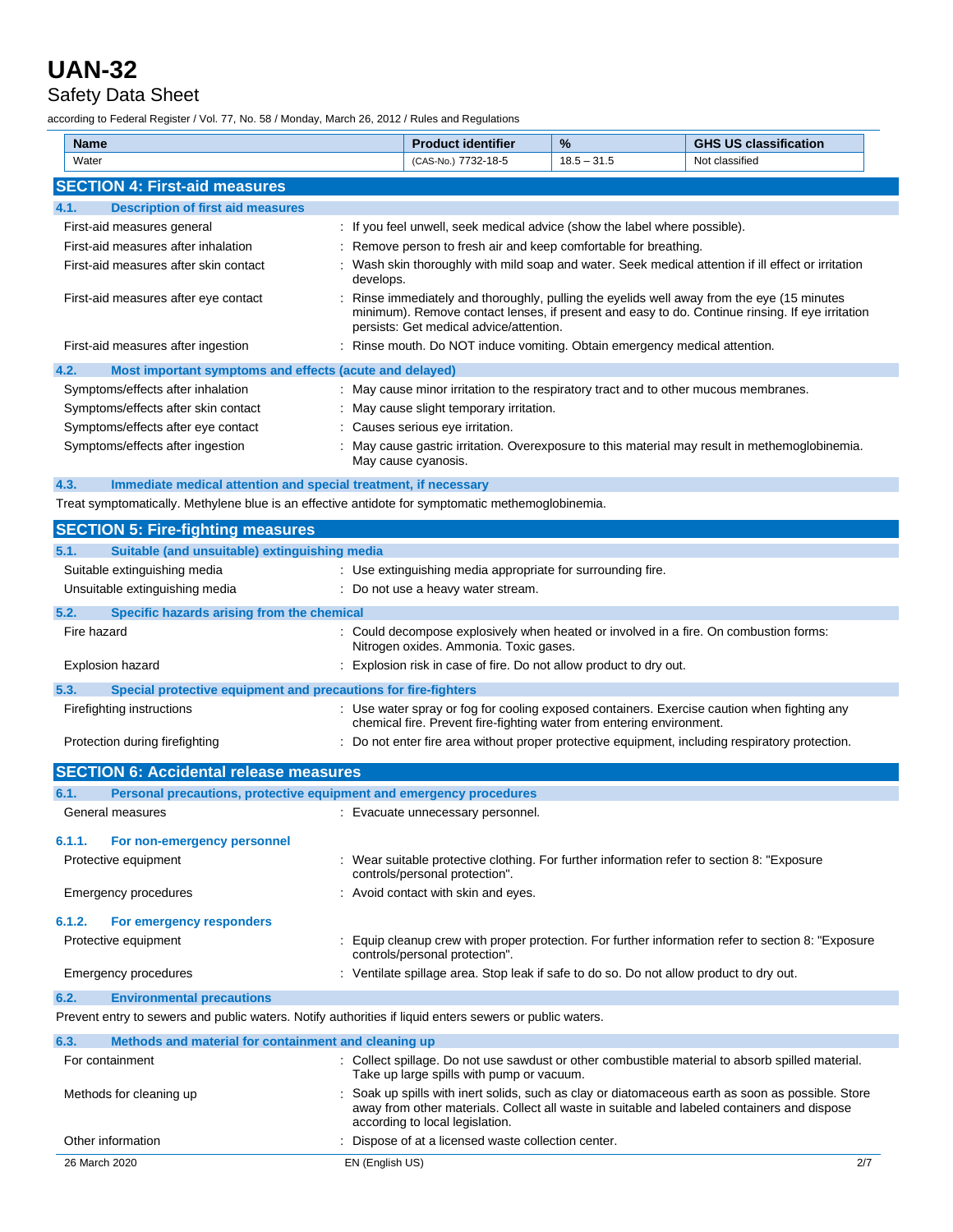# Safety Data Sheet

according to Federal Register / Vol. 77, No. 58 / Monday, March 26, 2012 / Rules and Regulations

## **6.4. Reference to other sections**

For disposal of residues refer to section 13 : "Disposal considerations". For further information refer to section 8: "Exposure controls/personal protection".

| <b>SECTION 7: Handling and storage</b>                               |                                                                                                                                                                                                                                                                                                |
|----------------------------------------------------------------------|------------------------------------------------------------------------------------------------------------------------------------------------------------------------------------------------------------------------------------------------------------------------------------------------|
| 7.1.<br><b>Precautions for safe handling</b>                         |                                                                                                                                                                                                                                                                                                |
| Precautions for safe handling                                        | : Do not allow product to dry out. Keep away from heat and direct sunlight. Ensure that there is a<br>suitable ventilation system. Explosive compounds are formed on contact with : Nitric acid,<br>Metallic powders, Reducing agents.                                                         |
| Hygiene measures                                                     | : Handle in accordance with good industrial hygiene and safety practice. Wash hands and other<br>exposed areas with mild soap and water before eating, drinking or smoking and when leaving<br>work. Always wash hands after handling the product. Wash contaminated clothing before<br>reuse. |
| 7.2.<br>Conditions for safe storage, including any incompatibilities |                                                                                                                                                                                                                                                                                                |
| Storage conditions                                                   | : Store in a dry, cool and well-ventilated place. Keep container tightly closed.                                                                                                                                                                                                               |
| Incompatible materials                                               | : Metals. Metallic powders. Acids. Alkali. Strong oxidizing agents. Strong reducing agents. Nitric                                                                                                                                                                                             |

acid. Copper alloys. Chlorates. Brass.

## **SECTION 8: Exposure controls/personal protection**

| 8.1.1.<br><b>Control parameters</b>                                  |                                                                                                                                                                          |  |  |
|----------------------------------------------------------------------|--------------------------------------------------------------------------------------------------------------------------------------------------------------------------|--|--|
| <b>UAN-32</b>                                                        |                                                                                                                                                                          |  |  |
| No additional information available                                  |                                                                                                                                                                          |  |  |
| Ammonium nitrate (6484-52-2)                                         |                                                                                                                                                                          |  |  |
| No additional information available                                  |                                                                                                                                                                          |  |  |
| Urea (57-13-6)                                                       |                                                                                                                                                                          |  |  |
| USA - AIHA - Occupational Exposure Limits                            |                                                                                                                                                                          |  |  |
| WEEL TWA (mg/m <sup>3</sup> )                                        | $10 \text{ mg/m}^3$                                                                                                                                                      |  |  |
| Water (7732-18-5)                                                    |                                                                                                                                                                          |  |  |
| No additional information available                                  |                                                                                                                                                                          |  |  |
| <b>Appropriate engineering controls</b><br>8.2.                      |                                                                                                                                                                          |  |  |
| Appropriate engineering controls                                     | Ensure good ventilation of the work station. Emergency eye wash fountains and safety showers<br>should be available in the immediate vicinity of any potential exposure. |  |  |
| Environmental exposure controls                                      | Prevent entry to sewers and public waters. Notify authorities if product enters sewers or public<br>waters.                                                              |  |  |
| 8.3.<br>Individual protection measures/Personal protective equipment |                                                                                                                                                                          |  |  |

### **Hand protection:**

Impermeable protective gloves

## **Eye protection:**

Chemical goggles or safety glasses

### **Respiratory protection:**

In case of insufficient ventilation, wear suitable respiratory equipment

### **Other information:**

Do not eat, drink or smoke during use.

| <b>SECTION 9: Physical and chemical properties</b> |                                                       |  |  |  |
|----------------------------------------------------|-------------------------------------------------------|--|--|--|
| 9.1.                                               | Information on basic physical and chemical properties |  |  |  |
| Physical state                                     | : Liguid                                              |  |  |  |
| Appearance                                         | : Colorless.                                          |  |  |  |
| Color                                              | : Colorless to Slightly coloured                      |  |  |  |
| Odor                                               | : Faint odour of ammonia                              |  |  |  |
| Odor threshold                                     | : No data available                                   |  |  |  |
|                                                    |                                                       |  |  |  |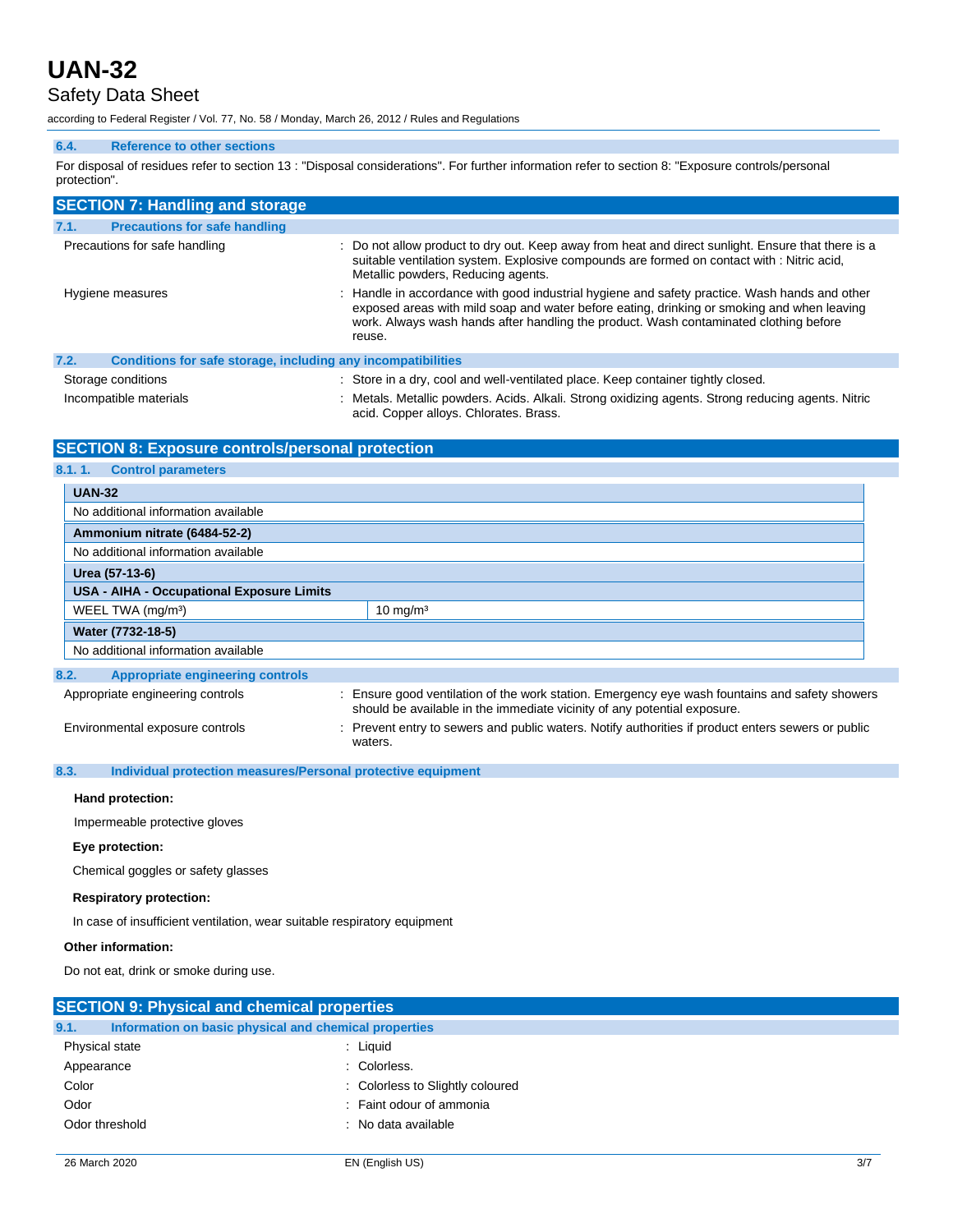# Safety Data Sheet

according to Federal Register / Vol. 77, No. 58 / Monday, March 26, 2012 / Rules and Regulations

| рH                                              | $6.5 - 7.1$                                     |
|-------------------------------------------------|-------------------------------------------------|
| Melting point                                   | No data available                               |
| Freezing point                                  | : $2 °C$ (35.6 °F)                              |
| Boiling point                                   | : 107 °C (224 °F)                               |
| Flash point                                     | : No data available                             |
| Relative evaporation rate (butyl acetate=1)     | No data available                               |
| Flammability (solid, gas)                       | Not applicable.                                 |
| Vapor pressure                                  | : No data available                             |
| Relative vapor density at 20 °C                 | No data available                               |
| Relative density                                | : No data available                             |
| Specific gravity / density                      | : 1255 – 1326 kg/m <sup>3</sup> (40 °C; 104 °F) |
| Solubility                                      | Miscible with water.                            |
| Partition coefficient n-octanol/water (Log Pow) | : No data available                             |
| Auto-ignition temperature                       | : No data available                             |
| Decomposition temperature                       | No data available                               |
| Viscosity, kinematic                            | : No data available                             |
| Viscosity, dynamic                              | : No data available                             |
| <b>Explosion limits</b>                         | No data available                               |
| <b>Explosive properties</b>                     | No data available                               |
| Oxidizing properties                            | No data available                               |
|                                                 |                                                 |

### **9.2. Other information**

No additional information available

# **SECTION 10: Stability and reactivity**

### **10.1. Reactivity**

Stable under normal conditions of use. Explosive compounds are formed on contact with : Nitric acid. Reducing agents. Metallic powders.

### **10.2. Chemical stability**

The product is stable at normal handling and storage conditions.

## **10.3. Possibility of hazardous reactions**

Decomposes on heating. Heating may cause an explosion. Refer to the detailed list of incompatible materials in section 10 Stability/Reactivity.

### **10.4. Conditions to avoid**

Do not allow product to dry out. Do not mix with other chemicals. Keep out of direct sunlight. Keep away from heat.

### **10.5. Incompatible materials**

Metals. Metallic powders. Acids. Alkali. Strong oxidizing agents. Strong reducing agents. Nitric acid. Chlorates. Brass.

**10.6. Hazardous decomposition products**

At high temperature may liberate toxic gases.

| <b>SECTION 11: Toxicological information</b>                                        |  |  |
|-------------------------------------------------------------------------------------|--|--|
|                                                                                     |  |  |
| : Not classified (Based on available data, the classification criteria are not met) |  |  |
| : Not classified (Based on available data, the classification criteria are not met) |  |  |
| : Not classified (Based on available data, the classification criteria are not met) |  |  |
|                                                                                     |  |  |
| 2217 - 2950 mg/kg                                                                   |  |  |
| > 5000 mg/kg                                                                        |  |  |
| $> 88800$ mg/m <sup>3</sup>                                                         |  |  |
| Urea (57-13-6)                                                                      |  |  |
| $5000 - 15000$ mg/kg                                                                |  |  |
| Urea dust at 22 mg/m3 caused mild irritation (species not specified)                |  |  |
|                                                                                     |  |  |
| > 90 ml/kg                                                                          |  |  |
|                                                                                     |  |  |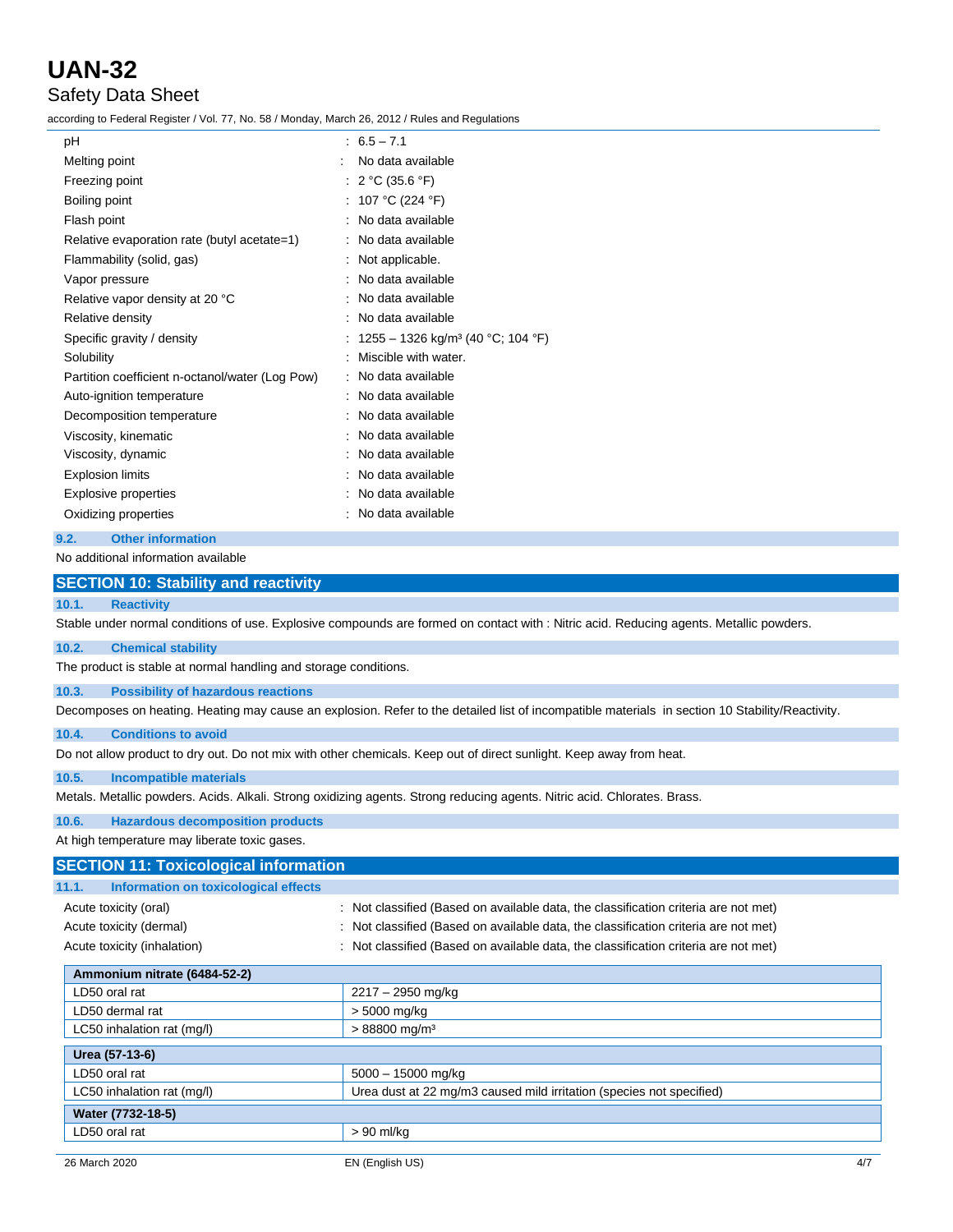# Safety Data Sheet

according to Federal Register / Vol. 77, No. 58 / Monday, March 26, 2012 / Rules and Regulations

| Skin corrosion/irritation           | : Not classified (Based on available data, the classification criteria are not met)                                   |
|-------------------------------------|-----------------------------------------------------------------------------------------------------------------------|
|                                     | $pH: 6.5 - 7.1$                                                                                                       |
| Serious eye damage/irritation       | : Causes serious eye irritation.                                                                                      |
|                                     | $pH: 6.5 - 7.1$                                                                                                       |
| Respiratory or skin sensitization   | : Not classified (Based on available data, the classification criteria are not met)                                   |
| Germ cell mutagenicity              | : Not classified (Based on available data, the classification criteria are not met)                                   |
| Carcinogenicity                     | : Not classified (Based on available data, the classification criteria are not met)                                   |
| Reproductive toxicity               | : Not classified (Based on available data, the classification criteria are not met)                                   |
| STOT-single exposure                | : Not classified (Based on available data, the classification criteria are not met)                                   |
| STOT-repeated exposure              | : Not classified (Based on available data, the classification criteria are not met)                                   |
| Aspiration hazard                   | : Not classified (Based on available data, the classification criteria are not met)                                   |
| Viscosity, kinematic                | : No data available                                                                                                   |
| Symptoms/effects after inhalation   | : May cause minor irritation to the respiratory tract and to other mucous membranes.                                  |
| Symptoms/effects after skin contact | : May cause slight temporary irritation.                                                                              |
| Symptoms/effects after eye contact  | : Causes serious eye irritation.                                                                                      |
| Symptoms/effects after ingestion    | : May cause gastric irritation. Overexposure to this material may result in methemoglobinemia.<br>May cause cyanosis. |
| Other information                   | : Likely routes of exposure: ingestion, inhalation, skin and eye.                                                     |

### **SECTION 12: Ecological information**

| 12.1.<br><b>Toxicity</b>     |                                                                         |  |
|------------------------------|-------------------------------------------------------------------------|--|
| Ecology - general            | : This material has not been tested for environmental effects.          |  |
| Ammonium nitrate (6484-52-2) |                                                                         |  |
| LC50 fish 1                  | 95 - 102 mg/l (Exposure time: 48 h - mg total NH3/L)                    |  |
| EC50 Daphnia 1               | 124.9 mg/l (mg total NH3/L)                                             |  |
| LC50 fish 2                  | 74000 µg/l (Exposure time: 48 h - Species: Carp)                        |  |
| Urea (57-13-6)               |                                                                         |  |
| LC50 fish 1                  | 16200 - 18300 mg/l (Exposure time: 96 h - Species: Poecilia reticulata) |  |
| EC50 Daphnia 1               | 3910 mg/l (Exposure time: 48 h - Species: Daphnia magna [Static])       |  |

## **12.2. Persistence and degradability**

No additional information available

### **12.3. Bioaccumulative potential**

| .<br><b>PROGRAMMENTO POLONICI</b><br>Urea (57-13-6) |                  |
|-----------------------------------------------------|------------------|
| BCF fish                                            |                  |
| Partition coefficient n-octanol/water (Log Pow)     | -1.59 (at 25 °C) |

### **12.4. Mobility in soil**

No additional information available

```
12.5. Other adverse effects
```
Other information **contains the contract of the contract of the contract of the contract of the contract of the contract of the contract of the contract of the contract of the contract of the contract of the contract of th** 

|       | <b>SECTION 13: Disposal considerations</b>                              |                                                                                                                                            |
|-------|-------------------------------------------------------------------------|--------------------------------------------------------------------------------------------------------------------------------------------|
| 13.1. | <b>Disposal methods</b>                                                 |                                                                                                                                            |
|       | Product/Packaging disposal recommendations<br>Ecology - waste materials | Dispose in a safe manner in accordance with local/national regulations.<br>: Notify authorities if product enters sewers or public waters. |

## **SECTION 14: Transport information**

### **Department of Transportation (DOT)**

In accordance with DOT

### Not regulated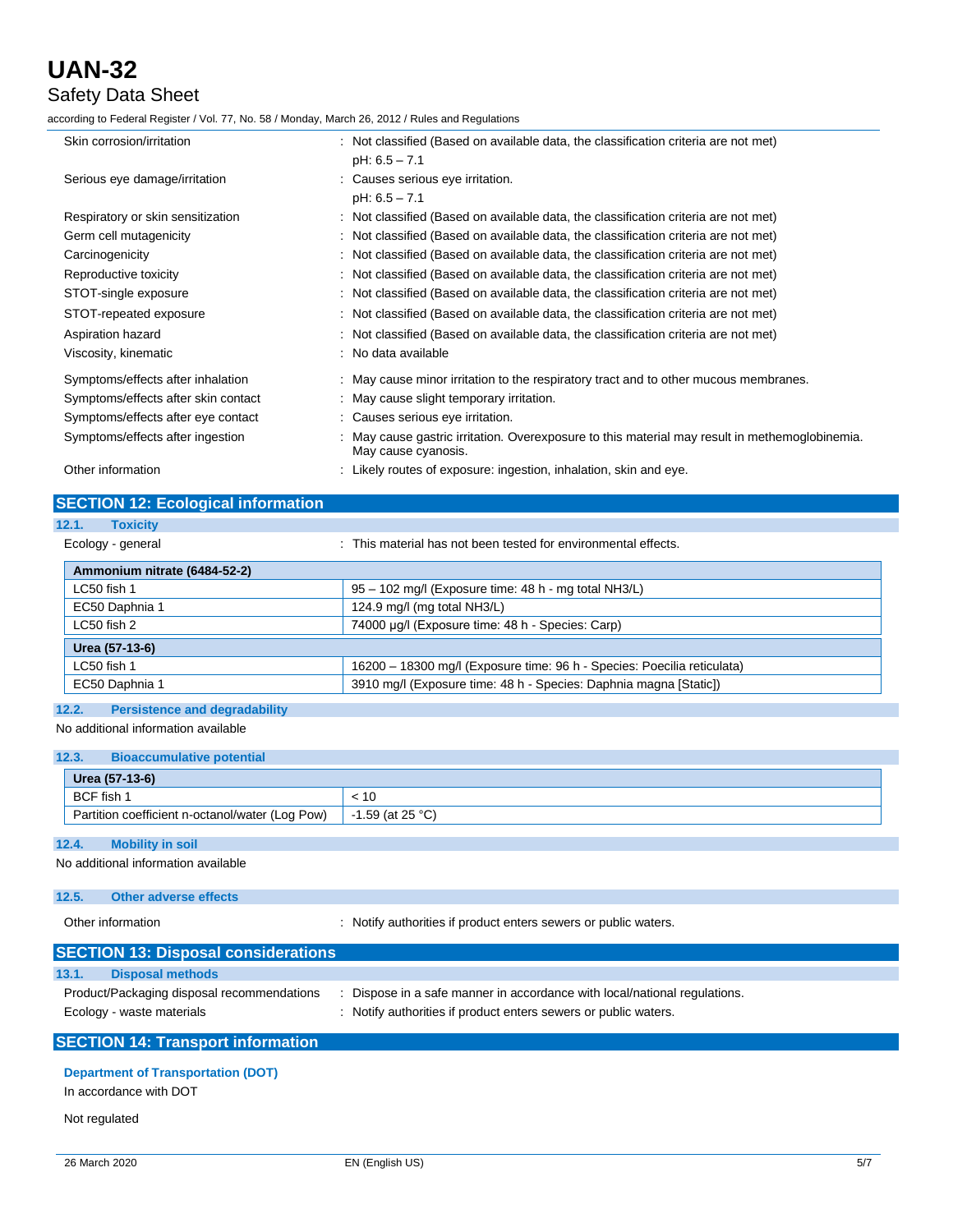## Safety Data Sheet

according to Federal Register / Vol. 77, No. 58 / Monday, March 26, 2012 / Rules and Regulations

### **Transportation of Dangerous Goods**

Not regulated

### **Transport by sea**

Not regulated

### **Air transport**

Not regulated

### **SECTION 15: Regulatory information**

### **15.1. US Federal regulations**

### **Ammonium nitrate (6484-52-2)**

Listed on the United States TSCA (Toxic Substances Control Act) inventory

#### **Urea (57-13-6)**

Listed on the United States TSCA (Toxic Substances Control Act) inventory

#### **Water (7732-18-5)**

Listed on the United States TSCA (Toxic Substances Control Act) inventory

### **15.2. International regulations**

### **CANADA**

### **Ammonium nitrate (6484-52-2)**

Listed on the Canadian DSL (Domestic Substances List)

#### **Urea (57-13-6)**

Listed on the Canadian DSL (Domestic Substances List)

### **Water (7732-18-5)**

Listed on the Canadian DSL (Domestic Substances List)

### **EU-Regulations**

**Urea (57-13-6)**

Listed on the EEC inventory EINECS (European Inventory of Existing Commercial Chemical Substances)

#### **Water (7732-18-5)**

Listed on the EEC inventory EINECS (European Inventory of Existing Commercial Chemical Substances)

### **National regulations**

### **UAN-32**

This material is considered hazardous according to the criteria of the US OSHA Hazard Communication Standard (29 CFR 1910.1200).

#### **Urea (57-13-6)**

- Listed on the AICS (Australian Inventory of Chemical Substances)
- Listed on IECSC (Inventory of Existing Chemical Substances Produced or Imported in China)
- Listed on the Japanese ENCS (Existing & New Chemical Substances) inventory
- Listed on the Japanese ISHL (Industrial Safety and Health Law)

Listed on the Korean ECL (Existing Chemicals List)

Listed on NZIoC (New Zealand Inventory of Chemicals)

Listed on PICCS (Philippines Inventory of Chemicals and Chemical Substances)

- Listed on INSQ (Mexican National Inventory of Chemical Substances)
- Listed on the TCSI (Taiwan Chemical Substance Inventory)

#### **Water (7732-18-5)**

Listed on the AICS (Australian Inventory of Chemical Substances)

Listed on IECSC (Inventory of Existing Chemical Substances Produced or Imported in China)

Listed on the Japanese ENCS (Existing & New Chemical Substances) inventory

Listed on the Korean ECL (Existing Chemicals List)

Listed on NZIoC (New Zealand Inventory of Chemicals)

Listed on PICCS (Philippines Inventory of Chemicals and Chemical Substances)

Listed on INSQ (Mexican National Inventory of Chemical Substances)

Listed on the TCSI (Taiwan Chemical Substance Inventory)